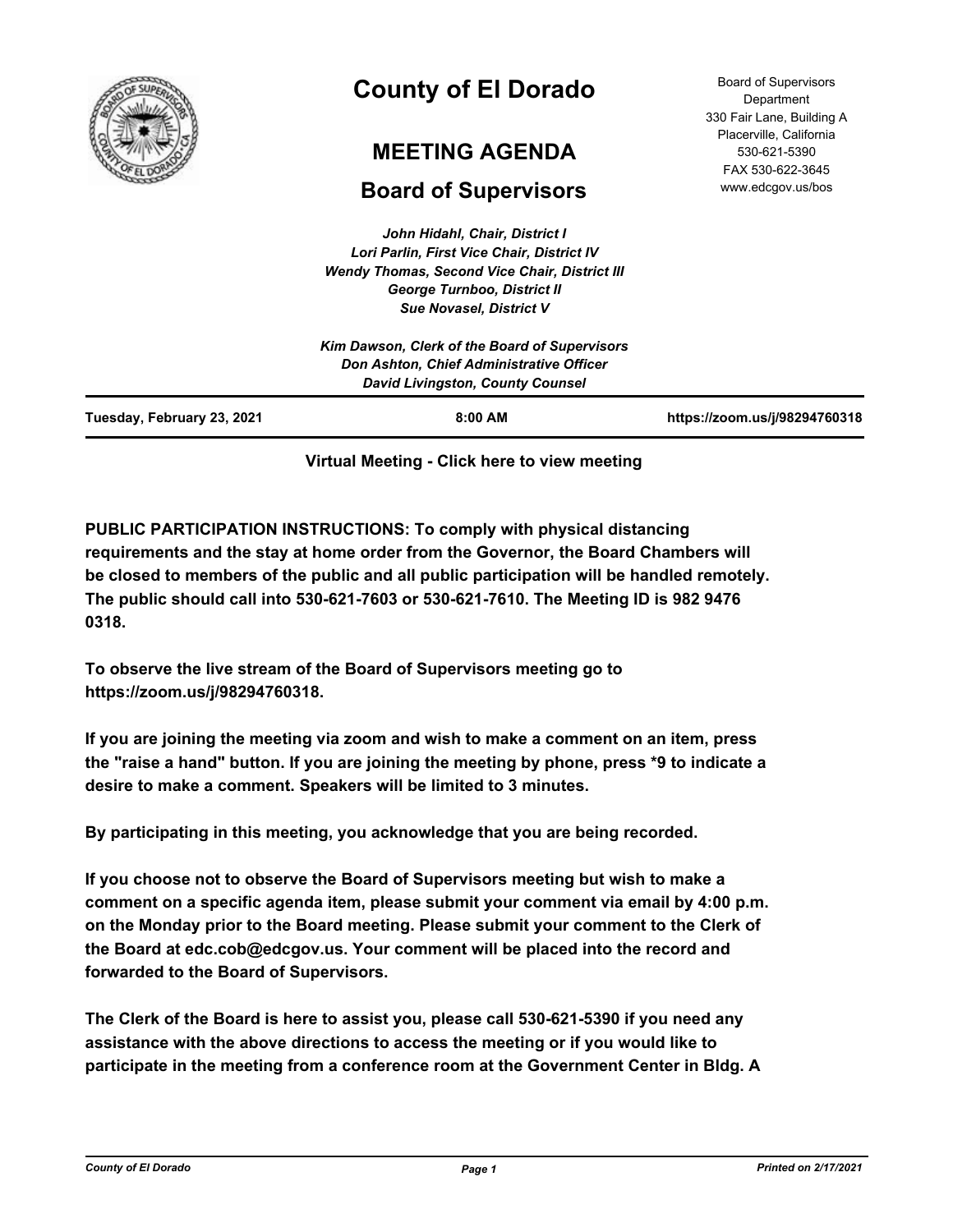#### **Vision Statement**

## **Safe, healthy and vibrant communities, respecting our natural resources and historical heritage**

**This institution is an equal opportunity provider and employer.**

**Live Web Streaming and archiving of most Board of Supervisors meeting videos, all meeting**

**agendas, supplemental materials and meeting minutes are available on the internet at: http://eldorado.legistar.com/Calendar.aspx**

**The County of El Dorado is committed to ensuring that persons with disabilities are provided the resources to participate in its public meetings. Please contact the office of the Clerk of the Board if you require accommodation at 530-621-5390 or via email, edc.cob@edcgov.us, preferably no less than 24 hours in advance of the meeting.**

**The Board of Supervisors is concerned that written information submitted to the Board the day of the Board meeting may not receive the attention it deserves. The Board Clerk cannot guarantee that any FAX, email, or mail received the day of the meeting will be delivered to the Board prior to action on the subject matter.**

**The Board meets simultaneously as the Board of Supervisors and the Board of Directors of the Air Quality Management District, In-Home Supportive Services, Public Housing Authority, Redevelopment Agency and other Special Districts.** 

**For Purposes of the Brown Act § 54954.2 (a), the numbered items on this Agenda give a brief description of each item of business to be transacted or discussed. Recommendations of the staff, as shown, do not prevent the Board from taking other action.**

**Materials related to an item on this Agenda submitted to the Board of Supervisors after distribution of the agenda packet are available for inspection during normal business hours in the public viewing packet located in Building A, 330 Fair Lane, Placerville or in the Board Clerk's Office located at the same address. Such documents are also available on the Board of Supervisors' Meeting Agenda webpage subject to staff's ability to post the documents before the meeting.**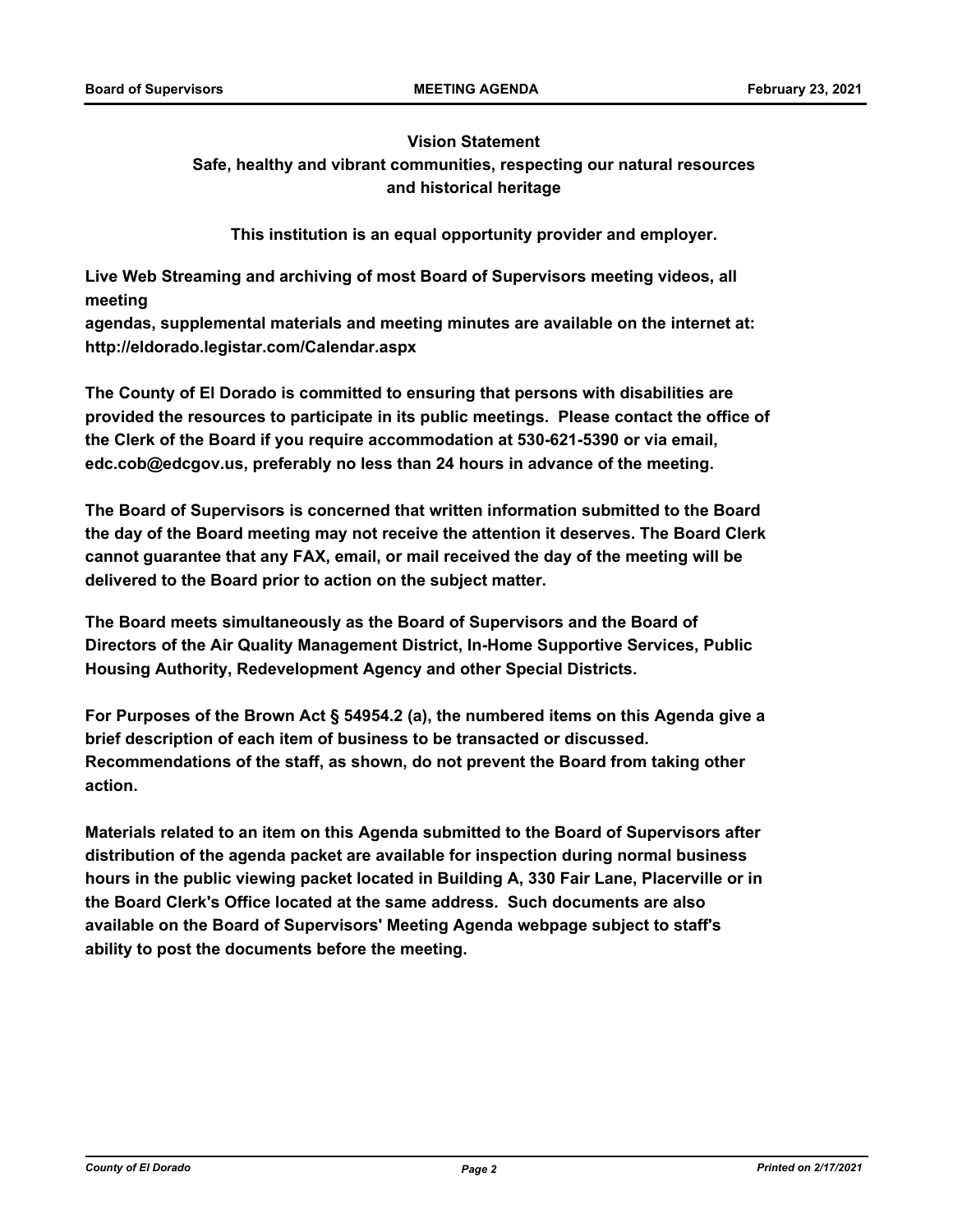#### **PROTOCOLS FOR PUBLIC COMMENT**

Public comment will be received at designated periods as called by the Board Chair.

Public comment on items scheduled for Closed Session will be received before the Board recesses to Closed Session.

Except with the consent of the Board, individuals shall be allowed to speak to an item only once.

On December 5, 2017, the Board adopted the following protocol relative to public comment periods. The Board adopted minor revisions to the protocol on February 26, 2019, incorporated herein:

Time for public input will be provided at every Board of Supervisors meeting. Individuals will have three minutes to address the Board. Individuals authorized by organizations will have three minutes to present organizational positions and perspectives and may request additional time, up to five minutes. At the discretion of the Board, time to speak by any individual may be extended.

Public comment on certain agenda items designated and approved by the Board may be treated differently with specific time limits per speaker or a limit on the total amount of time designated for public comment. It is the intent of the Board that quasi-judicial matters have additional flexibility depending upon the nature of the issue. It is the practice of the Board to allocate 20 minutes for public comment during Open Forum and for each agenda item to be discussed. (Note: Unless designated on the agenda, there is no Open Forum period during Special Meetings.)

Individual Board members may ask clarifying questions but will not engage in substantive dialogue with persons providing input to the Board.

If a person providing input to the Board creates a disruption by refusing to follow Board guidelines, the Chair of the Board may take the following actions:

Step 1. Request the person adhere to Board guidelines. If the person refuses, the Chair may turn off the speaker's microphone.

Step 2. If the disruption continues, the Chair may order a recess of the Board meeting.

Step 3. If the disruption continues, the Chair may order the removal of the person from the Board meeting.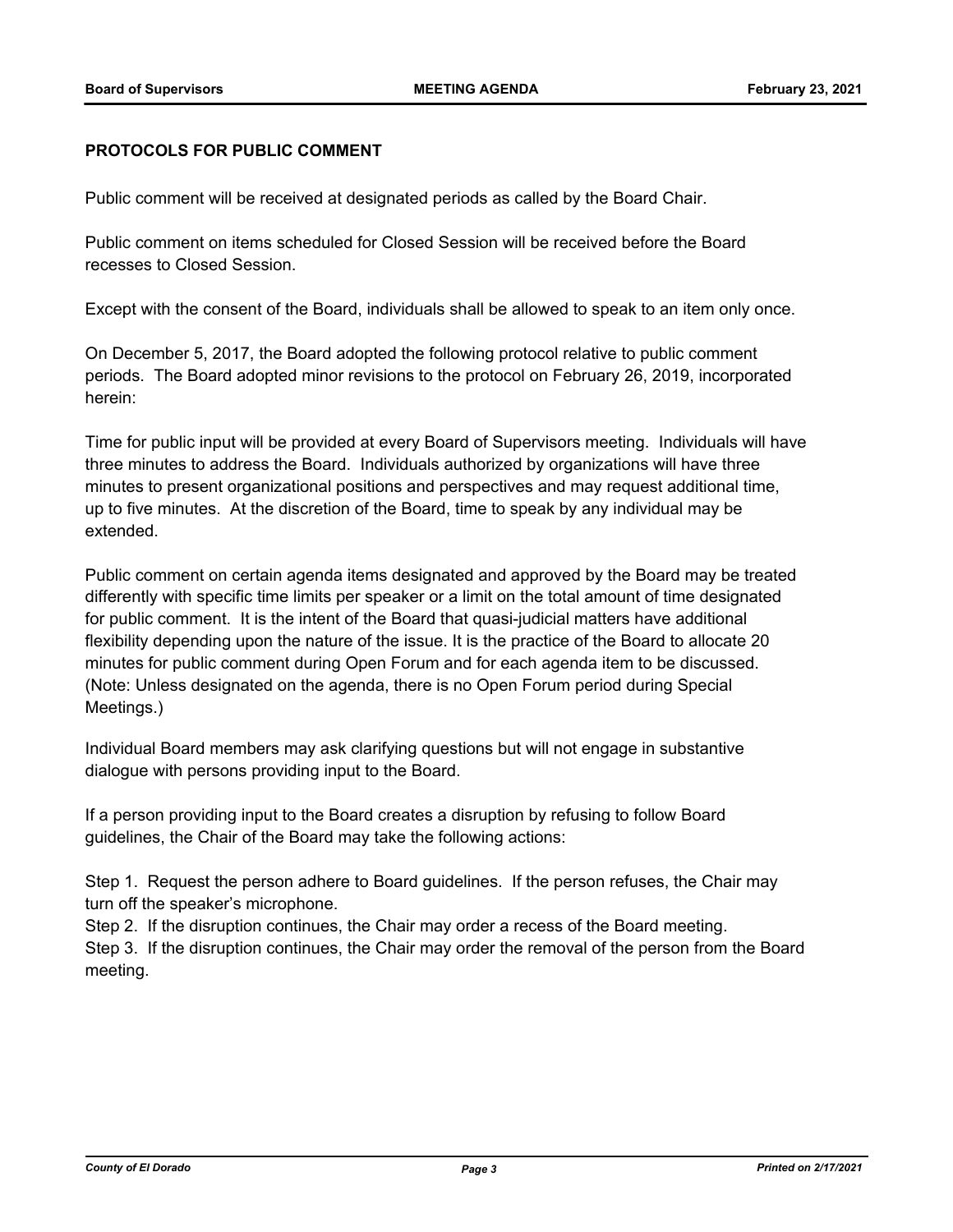### **8:00 A.M. - CALL TO ORDER AND RECESS TO CLOSED SESSION**

#### **9:00 A.M. - RECONVENE TO OPEN AND CLOSED SESSION REPORTS**

#### **INVOCATION AND PLEDGE OF ALLEGIANCE TO THE FLAG**

#### **ADOPTION OF THE AGENDA AND APPROVAL OF CONSENT CALENDAR**

The Board may make any necessary additions, deletions or corrections to the agenda including moving items to or from the Consent Calendar and adopt the agenda and the Consent Calendar with one single vote. A Board member may request an item be removed from the Consent Calendar for discussion and separate Board action. At the appropriate time as called by the Board Chair, members of the public may make a comment on matters on the Consent Calendar prior to Board action.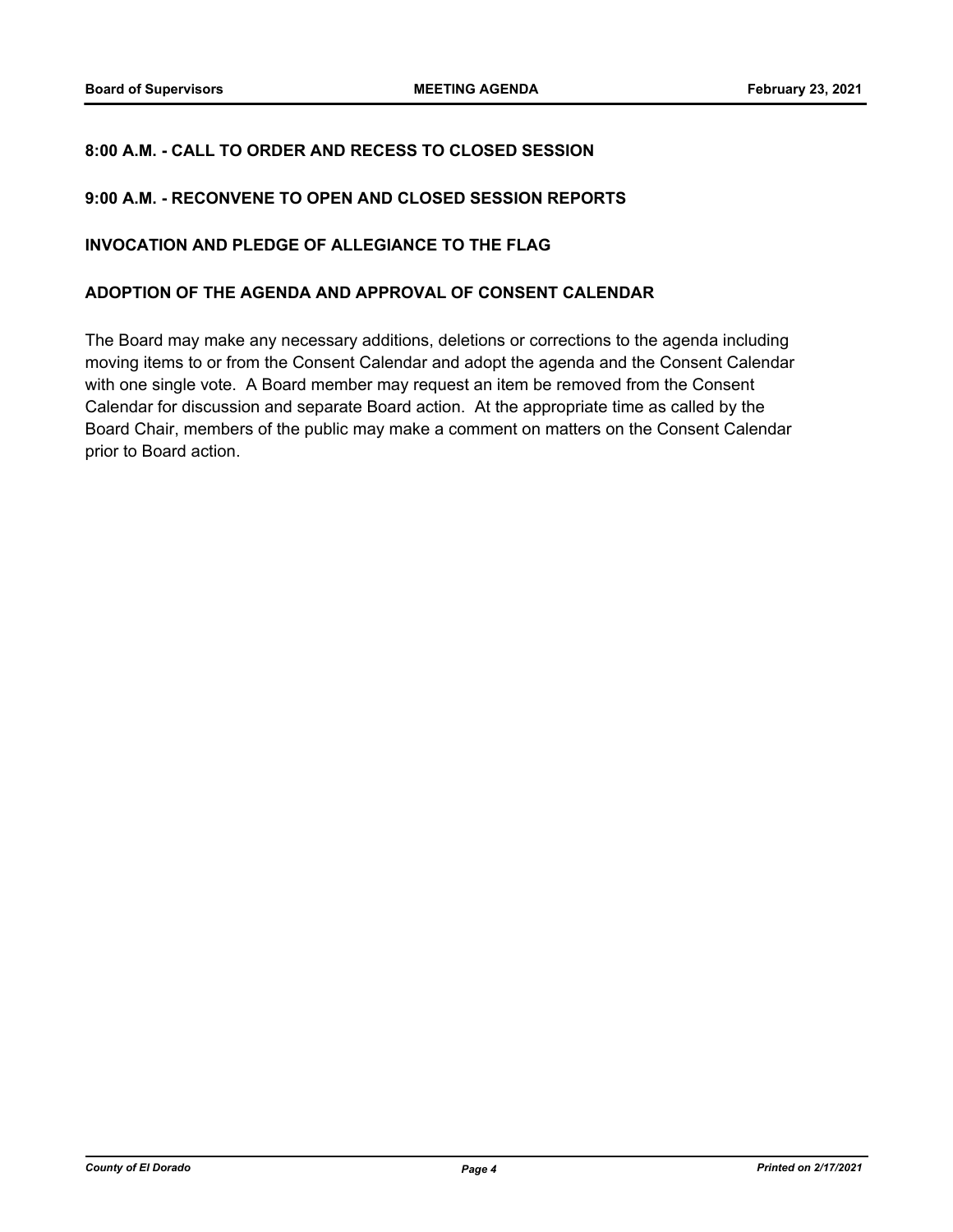#### **CONSENT CALENDAR**

**1.** [21-0254](http://eldorado.legistar.com/gateway.aspx?m=l&id=/matter.aspx?key=29150) Clerk of the Board recommending the Board Approve the Minutes from the special meeting of February 8, 2021 and the regular meeting of February 9, 2021.

#### **GENERAL GOVERNMENT - CONSENT ITEMS**

**2.** [21-0005](http://eldorado.legistar.com/gateway.aspx?m=l&id=/matter.aspx?key=28900) Chief Administrative Office recommending the Board: 1) Authorize the Chair to approve and sign a Calendar Year 2021 El Dorado County Fair Association Budget, which anticipates the annual County Fair is not held due to the COVID-19 pandemic, in the amount of \$706,694, as approved by the El Dorado County Fair Board of Directors at their February 3, 2021 Meeting; and 2) In the event of public health approval to hold the 2021 Fair at normal capacity, delegate authority to the Board Chair to sign an alternate Calendar Year 2021 El Dorado County Fair Association Budget, in which the fair occurs and fair operations can partially resume during the year, in the amount of \$1,186,891, as approved by the El Dorado County Fair Board of Directors at their December 2, 2020 Meeting.

**FUNDING:** 80% Fair Association Raised Funds, 20% State Funding.

**3.** [21-0235](http://eldorado.legistar.com/gateway.aspx?m=l&id=/matter.aspx?key=29131) Chief Administrative Office, Emergency Medical Services and Emergency Preparedness and Response Division, recommending the Board approve and authorize the Chair to sign Amendment I to Memorandum of Understanding 266-S1410 (FENIX 506 & 3034) with Barton Healthcare System and Marshall Medical Center for the disbursement of Richie's Funds from the County's EMS Fund, extending the term for 3 years and updating the authorization from the Director of the Health and Human Services Agency to the Emergency Medical Services Agency Administrator.

**FUNDING:** EMS Fund.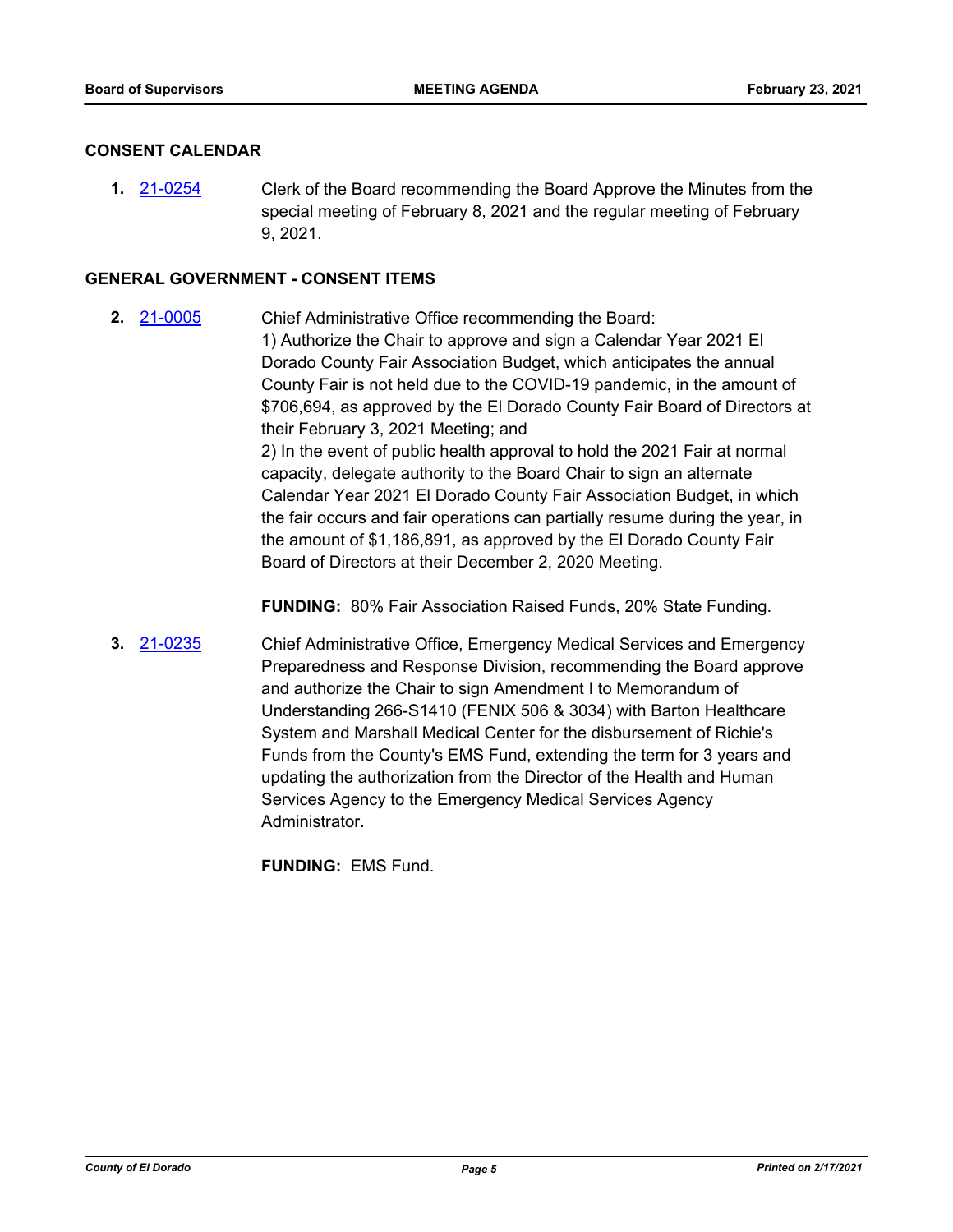**4.** [21-0211](http://eldorado.legistar.com/gateway.aspx?m=l&id=/matter.aspx?key=29107) Chief Administrative Office, Facilities Division, recommending the Board consider the following: 1) Make findings pursuant to Ordinance Code 3.13.030 that the ongoing aggregate of the work to be performed under Agreement for Services 5176 with Mapes Enterprises is not sufficient to warrant the addition of permanent staff; and 2) Authorize the Purchasing Agent to sign Amendment I to the Agreement to increase compensation by \$50,000, for an amended not-to-exceed amount of \$122,000, with no change to the term, for routine snow removal, snow staking, and snow hauling services in South Lake Tahoe at County-operated facilities.

#### **FUNDING:** General Fund.

**5.** [21-0237](http://eldorado.legistar.com/gateway.aspx?m=l&id=/matter.aspx?key=29133) Chief Administrative Office, Facilities Division, recommending the Board authorize the Chief Administrative Officer, or designee, to enter into negotiations with the City Manager of the City of South Lake Tahoe or designee regarding the potential sale or lease of a portion of County-owned properties at 3050-3066 Lake Tahoe Blvd., South Lake Tahoe, CA (APN 026-050-005) and 1170 Rufus Allen Blvd., South Lake Tahoe, CA (APN 026-050-003).

#### **FUNDING:** N/A

**6.** [21-0196](http://eldorado.legistar.com/gateway.aspx?m=l&id=/matter.aspx?key=29092) Chief Administrative Office, Parks Division, recommending the Board: 1) Find and declare the property known as Bennett Park located at 561 Canal Street, Placerville, CA 95667, as exempt surplus land; and 2) Authorize and appoint the Chief Administrative Officer, or designee, as the real estate negotiator on behalf of the County, to enter into negotiations with the El Dorado Union High School District or their designated representative, for said property.

#### **FUNDING**: N/A

**7.** [21-0203](http://eldorado.legistar.com/gateway.aspx?m=l&id=/matter.aspx?key=29099) Clerk of the Board recommending the Board make the following reappointment to the Behavioral Health Commission: Reappoint Arturo Salazar, Member, Term Expiration 02/23/2024.

#### **FUNDING:** N/A

**8.** [21-0182](http://eldorado.legistar.com/gateway.aspx?m=l&id=/matter.aspx?key=29077) Clerk of the Board, based on the recommendation of the Fish and Wildlife Commission, recommending the Board make the following appointment to the Fish and Wildlife Commission: Appoint Mike Denaga, Member at Large (Vacant), Term Expiration 02/23/2026.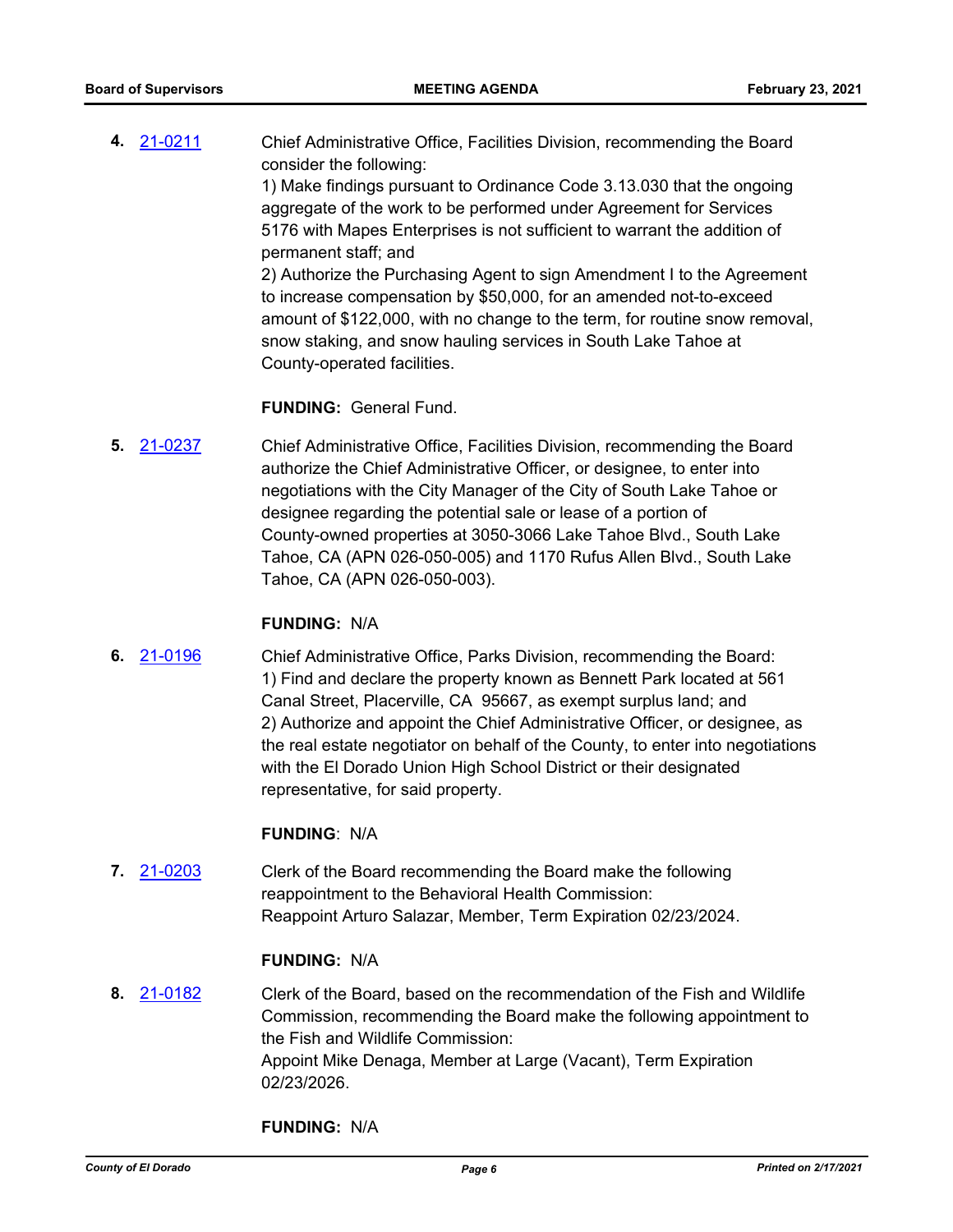**9.** [21-0256](http://eldorado.legistar.com/gateway.aspx?m=l&id=/matter.aspx?key=29152) County Counsel recommending the Board authorize the continuation of the current Perpetual Agreement, Contract 485 (previous Agreement 252-S1611) with WebQA, which provides a central, web-based platform to capture and track responses to Public Records Act requests, for the 2021 calendar year, pursuant to the requirement of El Dorado County Policy C-17, Procurement Policy for an annual amount of \$10,825.

#### **FUNDING:** General Fund.

**10.** [21-0198](http://eldorado.legistar.com/gateway.aspx?m=l&id=/matter.aspx?key=29094) Human Resources Department recommending the Board:

1) Adopt and authorize the Chair to sign Resolution **217-2021** to approve: a) Due to downward reclassifications, the deletion of 3.0 FTE Program Manager allocations and the addition of 3.0 FTE Fiscal Manager allocations in Health and Human Services Agency (specifically the Finance and Administration Unit) - the competitive recruitment and selection process is being waived by the Director of Human Resources at the request of the appointing authority in accordance with Personnel Rule 507.1.1;

b) Due to an upward reclassification, the deletion of 1.0 FTE Health Program Manager allocation and the addition of 1.0 FTE Program Manager allocation in the Health and Human Services Agency; and c) Abolishment of the Health and Human Services Agency department-specific Health Program Manager classification; and 2) Waive the requirement for filling the Program Manager position through a competitive examination process, allowing the current incumbent to be appointed to the position as provided for in Section 507.1.2 of the Personnel Rules.

**FUNDING:** General Fund.

**11.** [21-0209](http://eldorado.legistar.com/gateway.aspx?m=l&id=/matter.aspx?key=29105) Supervisor Novasel and Clerk of the Board recommending the Board make the following appointments to the Meyers Advisory Council: 1) Reappoint Joseph Cardinale to a four-year term ending February 23, 2025;

2) Reappoint Trevor Coolidge to a four-year term ending February 23, 2025;

- 3) Reappoint Carl Fair to a four-year term ending February 23, 2025; and
- 4) Reappoint Amanda Ross to a four-year term ending February 23, 2025.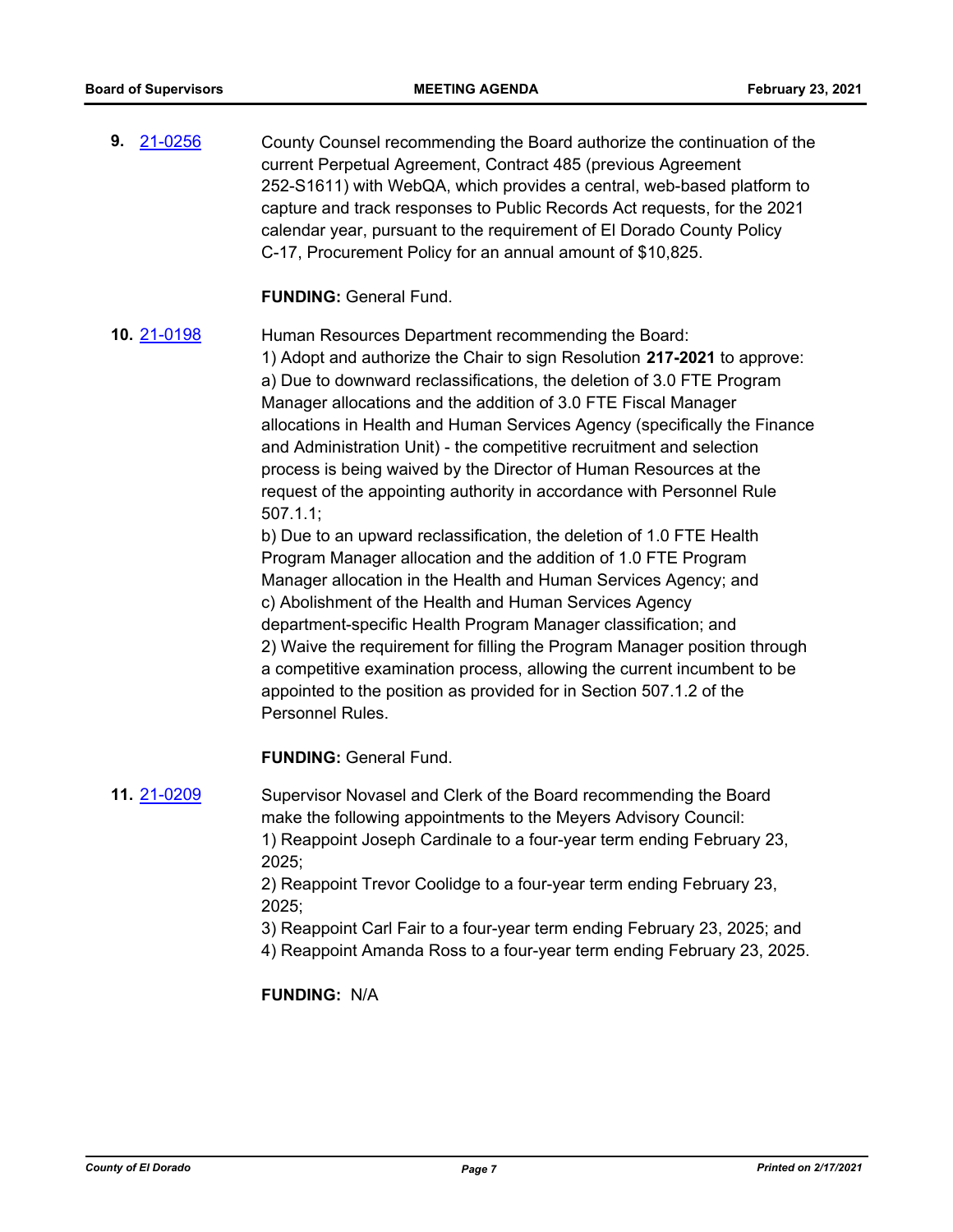**12.** [21-0187](http://eldorado.legistar.com/gateway.aspx?m=l&id=/matter.aspx?key=29083) Supervisor Parlin recommending the Board: 1) Find that a public benefit is derived from supporting the Coloma Lotus Fire Hydrant Initiative project development; and 2) Approve and authorize the Chief Administrative Officer to sign a funding Agreement, consistent with the County's standard form and upon the approval of County Counsel, with the South Fork Arts and Recreation - 501(c)3 nonprofit (sponsor for Coloma Lotus Fire Hydrant Initiative) authorizing payment of the \$5,000 community funding contribution in support of this effort.

**FUNDING:** Community Funding.

**13.** [21-0280](http://eldorado.legistar.com/gateway.aspx?m=l&id=/matter.aspx?key=29176) Supervisor Parlin recommending the Board authorize the Chair to sign a letter of support for the State Route 49 Bridge Debris Removal Project.

#### **FUNDING:** NA

**14.** [21-0287](http://eldorado.legistar.com/gateway.aspx?m=l&id=/matter.aspx?key=29183) Supervisor Parlin recommending the Board, based upon the recommendation of the Garden Valley Fire Protection District Board, make the following appointment to the Garden Valley Fire Protection District Board:

Appoint Ronald Nail, Term Expiration 12/31/2023.

**15.** [21-0294](http://eldorado.legistar.com/gateway.aspx?m=l&id=/matter.aspx?key=29190) Supervisor Turnboo recommending the Board make the following appointment to the Veteran Affiars Commission: Appoint Roger Reynolds, Alternate Member - District 2 (Vacant), Term Expiration 01/01/2025.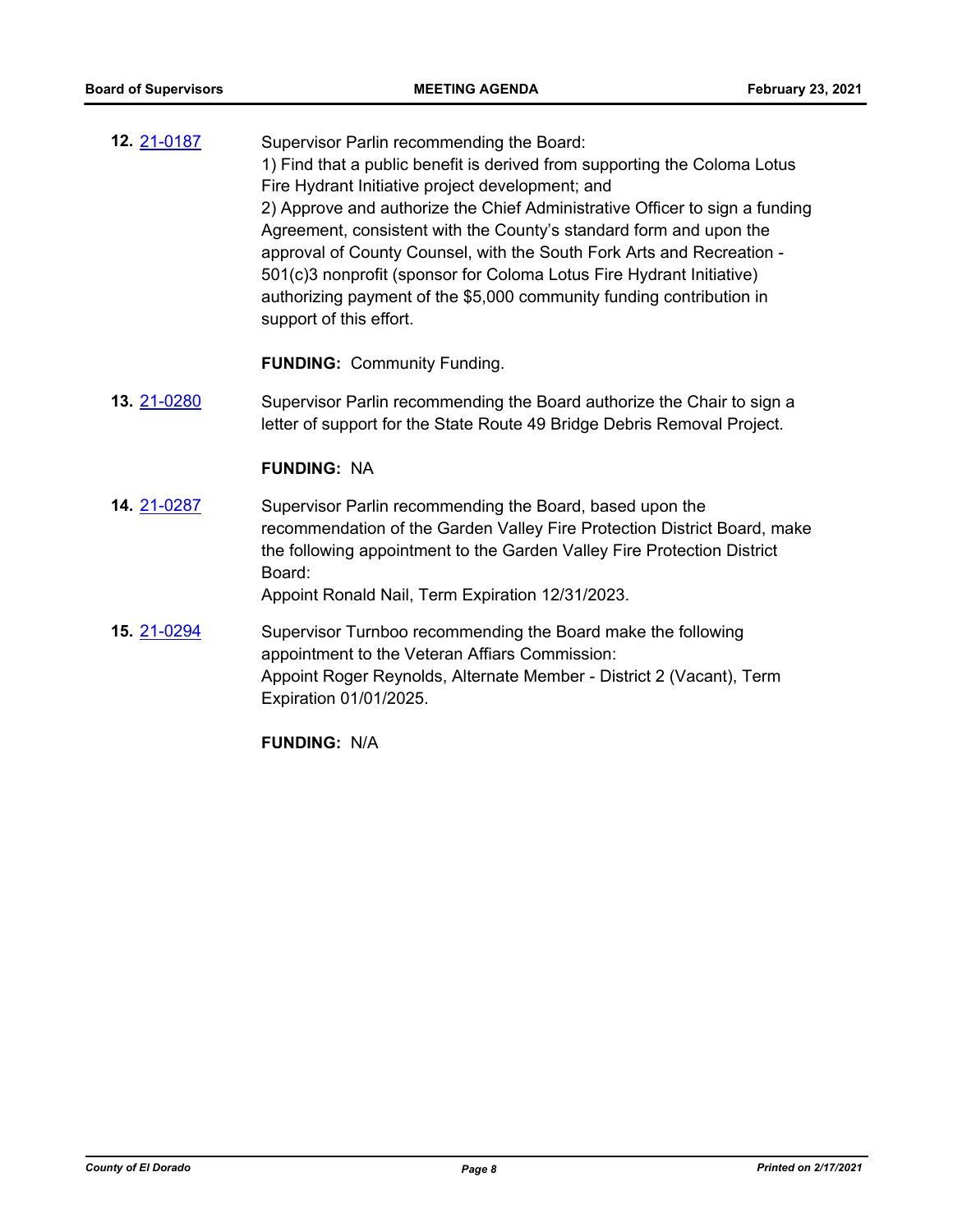#### **HEALTH AND HUMAN SERVICES - CONSENT ITEMS**

**16.** [21-0200](http://eldorado.legistar.com/gateway.aspx?m=l&id=/matter.aspx?key=29096) Health and Human Services Agency recommending the Board receive and authorize the Chair to sign the attached letter of support addressed to the Honorable Joaquin Arambula, Chair of the Assembly Budget Subcommittee 1, thereby supporting the ongoing maintenance of current fiscal tools pertaining to local bargaining for In-Home Supportive Services (IHSS) wages and benefits increases.

**FUNDING:** Social Services 1991 Realignment.

**17.** [21-0077](http://eldorado.legistar.com/gateway.aspx?m=l&id=/matter.aspx?key=28972) Health and Human Services Agency recommending the Board: 1) Approve and authorize the Chair to sign Memorandum of Understanding (MOU) 5290 with Yolo County who will act as the lead entity for the Data Driven Recovery Project, for a three year term effective upon execution, and a one-time receipt of funds, still to be determined; and 2) Authorize the Director of the Health and Human Services Agency, or their designee, to accept a one-time distribution of funding (still to be determined), and to execute further documents relating to MOU 5290, including amendments, which do not increase the term of the Agreement, contingent upon approval by County Counsel and Risk Management.

> **FUNDING:** Start-Up Funding: 50% Federal, 10% State, 20% Realignment, and 20% MHSA. Future Revenue to El Dorado: This MOU is initially a non-financial agreement, with a future revenue distribution from Yolo County, still to be determined.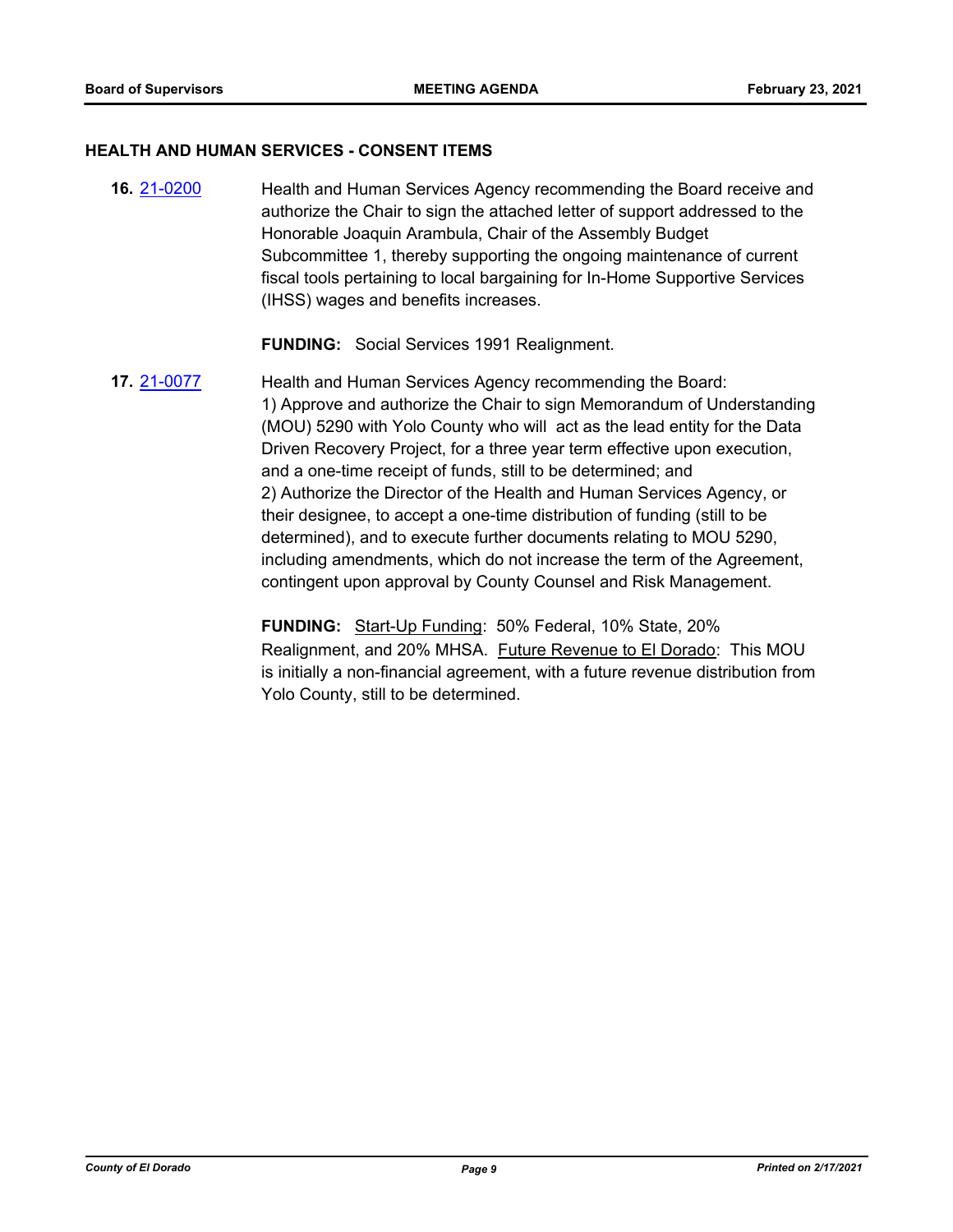#### **LAND USE AND DEVELOPMENT - CONSENT ITEMS**

**18.** [21-0186](http://eldorado.legistar.com/gateway.aspx?m=l&id=/matter.aspx?key=29082) Air Quality Management District (AQMD) recommending the Board, acting as the AQMD Board of Directors: 1) Award AB 2766 2020-21 funding to the Placerville Police Department (PPD) for a vehicle replacement project (\$36,800); and 2) Authorize the Air Pollution Control Officer (APCO) to execute a project funding agreement with PPD, pending approval of County Counsel and Risk Management. **FUNDING:** California Department of Motor Vehicles AB 2766 Subvention Funds. **19.** [21-0159](http://eldorado.legistar.com/gateway.aspx?m=l&id=/matter.aspx?key=29054) Environmental Management Department recommending the Board consider the following: 1) In accordance with Chapter 3.13, Section 3.13.030 of County Ordinance

Code, find that it is more economical and feasible to engage independent consultants for general engineering and construction quality assurance services for the Union Mine Disposal Site; and

2) Approve and authorize the Purchasing Agent to sign Agreement 5247 with Golder Associates, Inc., for the provision of as-needed solid waste and landfill general engineering and construction quality assurance services, with a not-to-exceed amount of \$150,000 and a term of three years effective upon execution.

**FUNDING:** Non-General Fund / County Service Area No. 10 Solid Waste funds.

**20.** [21-0115](http://eldorado.legistar.com/gateway.aspx?m=l&id=/matter.aspx?key=29010) Department of Transportation, with the concurrence of the Chief Administrative Office, Community Development Finance & Administration Division, recommending the Board authorize the Chair to sign the Credit and Reimbursement Agreement for the construction and acquisition of improvements necessary for the development of the Bell Woods, Bell Ranch and Hawk View residential subdivisions within the Bass Lake Hills Specific Plan Area, funded under the Bass Lake Hills Specific Plan Public Facilities Financing Plan (PFFP), between the County and Lennar Winncrest, LLC., (AGMT 20-54961). (Cont. 2/9/2021, Item 20)

**FUNDING:** Developer Funded and Reimbursed PFFP Funds.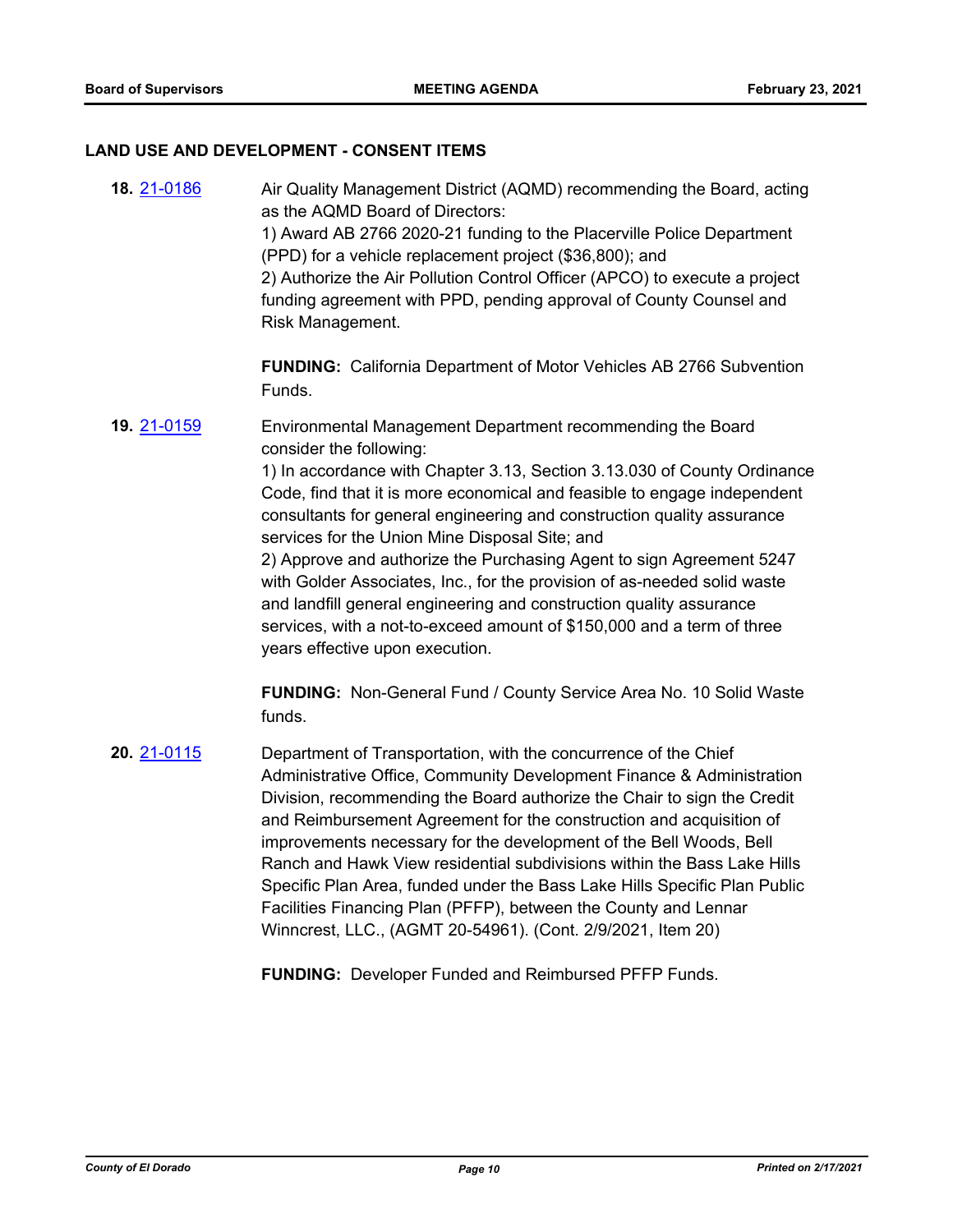**21.** [21-0040](http://eldorado.legistar.com/gateway.aspx?m=l&id=/matter.aspx?key=28935) Planning and Building Department, Current Planning Division, recommending the Board approve and authorize the Chair to sign Agreement 5349 with ICF Jones & Stokes, Inc. (ICF), for the provision of project specific environmental consulting services for the Central El Dorado Hills Specific Plan, with a not-to-exceed amount of \$152,637.97, and a term of three years.

**FUNDING:** Non-General Fund - Project Applicant Fees.

**22.** [21-0179](http://eldorado.legistar.com/gateway.aspx?m=l&id=/matter.aspx?key=29074) Planning and Building Department, Planning Division, submitting for approval of Final Map (TM-F20-0005) for Promontory Village 7, Unit 5, creating a total of eight residential lots and five miscellaneous lots, on property identified as a portion of Assessor's Parcel Number 124-390-014 located on the north side of E. Natoma Street approximately 530 feet east of the intersection with Sophia Parkway in the El Dorado Hills area, and recommending the Board:

> 1) Approve the Final Map (TM-F20-0005) for Promontory Village 7, Unit 5 (Attachment D, Exhibit C); and

2) Approve and authorize the Chair to sign the Agreement to Make Subdivision Improvements (Attachment B)

**Funding:** Developer-Funded Subdivision Improvements.

**23.** [21-0212](http://eldorado.legistar.com/gateway.aspx?m=l&id=/matter.aspx?key=29108) Surveyor's Office recommending the Board:

1) Approve and authorize the Chair to acknowledge an Irrevocable Offer of Dedication for a Road Right Of Way, including the underlying fee, and a Public Service Easement subject to the condition that they will not be County maintained unless and until they have been accepted into the County maintained road system by Resolution of the Board of Supervisors; 2) Acknowledge an Irrevocable Offer of Dedication for a Road Right Of Way, including the underlying fee, and a Public Service Easement on behalf of those public entities that will provide services, subject to the purveyor's construction standards; and

3) Authorize the Chair to sign the Consent to Offer of Dedication and to record the Irrevocable Offer of Dedication (IOD) with the Consent attached. Authorization for recording said Offer is pursuant to Government Code Section 7050.

**FUNDING:** Application Fees (General Fund).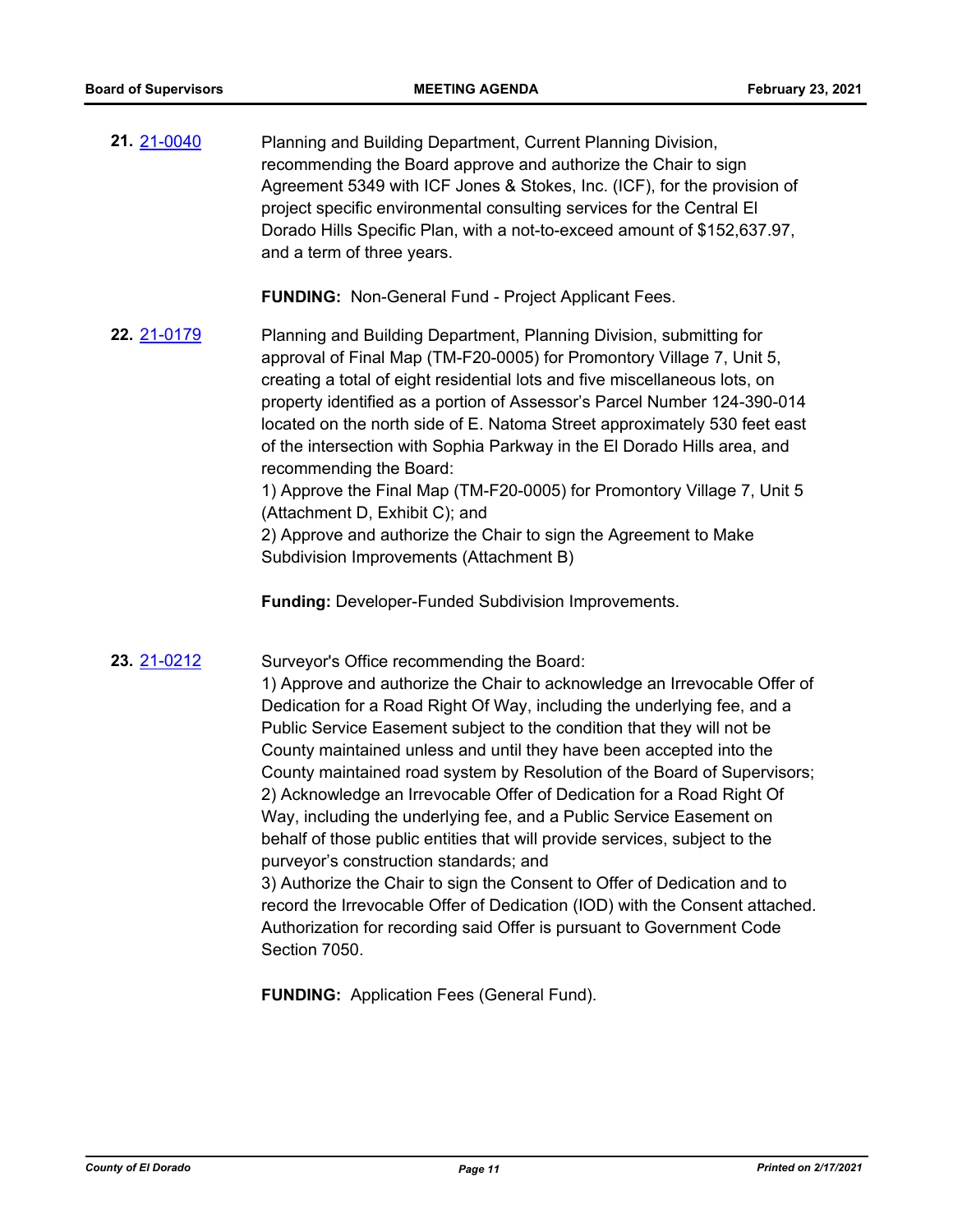## **24.** [21-0215](http://eldorado.legistar.com/gateway.aspx?m=l&id=/matter.aspx?key=29111) Surveyor's Office recommending the Board:

1) Approve and authorize the Chair to acknowledge an Irrevocable Offer of Dedication for a Road Right Of Way and Public Utilities Easement subject to the condition that it will not be County maintained unless and until it has been accepted into the County maintained road system by Resolution of the Board of Supervisors;

2) Acknowledge an Irrevocable Offer of Dedication for a Road Right Of Way and Public Utilities Easement on behalf of those public entities that will provide services, subject to the purveyor's construction standards; and 3) Authorize the Chair to sign the Consent to Offer of Dedication and to record the Irrevocable Offer of Dedication with the Consent attached. Authorization for recording said Offer is pursuant to Government Code Section 7050.

**FUNDING:** Application Fees (General Fund).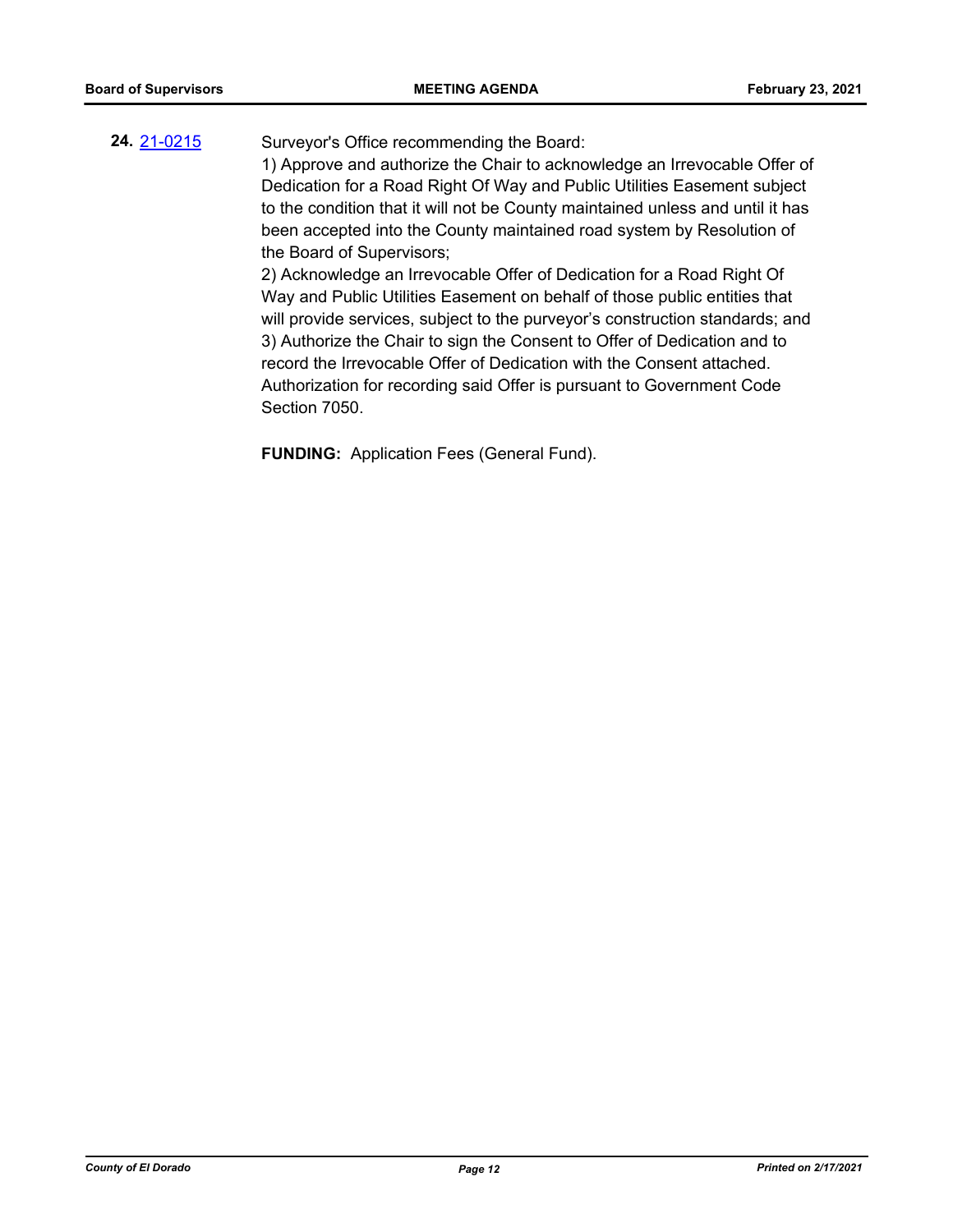#### **LAW AND JUSTICE - CONSENT ITEMS**

**25.** [20-1177](http://eldorado.legistar.com/gateway.aspx?m=l&id=/matter.aspx?key=28385) Sheriff's Office recommending the Board: 1) Make findings in accordance with Chapter 3.13, Section 3.13.030 County Ordinance, that it is more economical and feasible to continue contracting out forensic toxicology testing services with National Medical Services, Inc. as previously contracted in Agreement 3326; 2) Approve and authorize the Chair to sign retroactive Agreement 5094 with National Medical Services, Inc., for forensic analysis and toxicology services in the amount of \$190,000 for the term November 1, 2020 to October 31, 2022; and 3) Authorize the Purchasing Agent, or designee, to execute further documents relating to Agreement for Services 5094, including amendments which do not increase the maximum dollar amount or term of the Agreement, and contingent upon approval by County Counsel and Risk Management.

> **FUNDING:** General Fund. Expenditures for the costs of this contract are or will be included in the Sheriff's Office Annual Budget.

## **END CONSENT CALENDAR**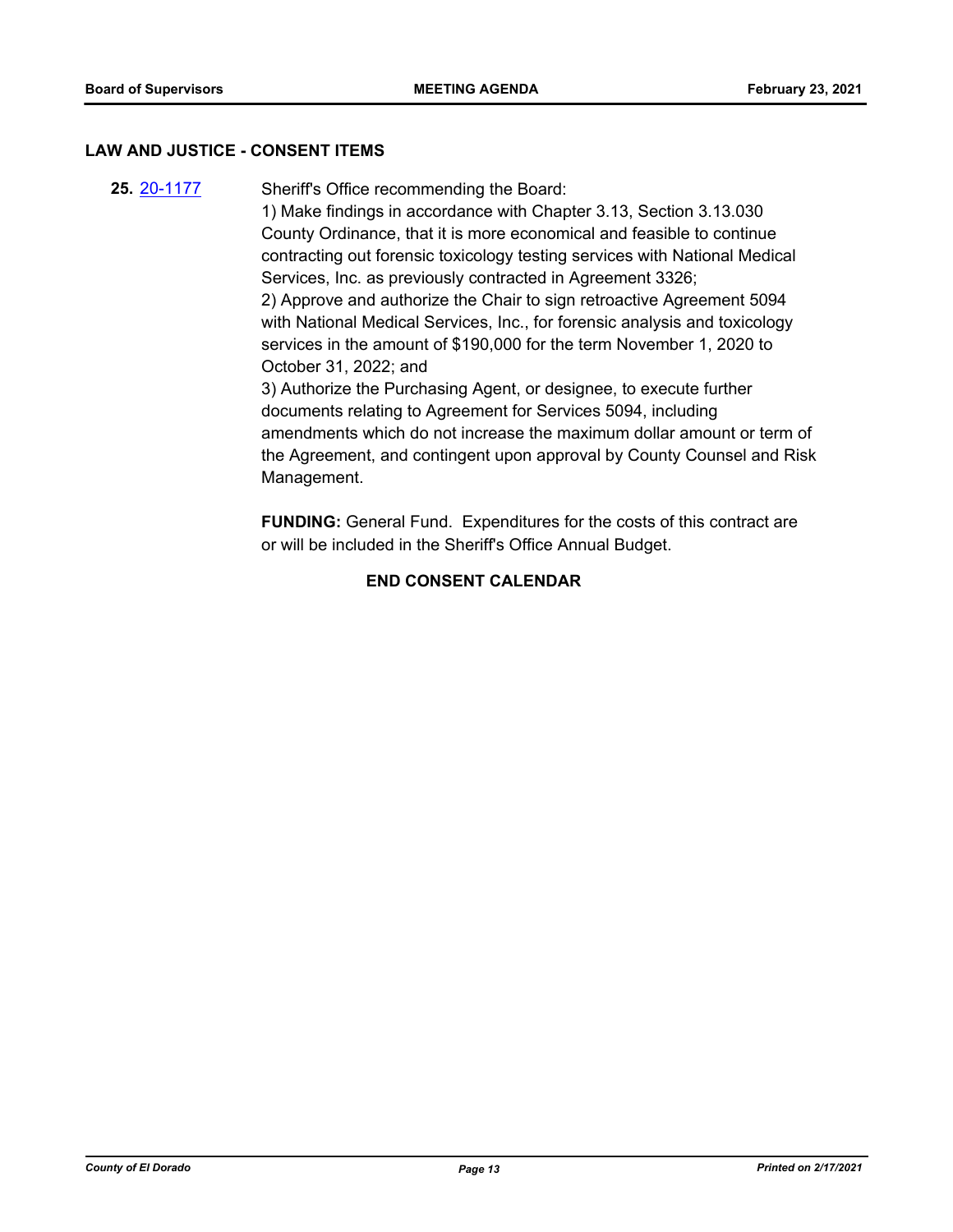#### **DEPARTMENT MATTERS (Items in this category may be called at any time)**

**26.** [20-0526](http://eldorado.legistar.com/gateway.aspx?m=l&id=/matter.aspx?key=27732) Chief Administrative Office recommending the Board receive an update from County Departments on the operational impacts of COVID-19 and provide direction to staff if necessary. (Cont. 2/9/2021, Item 26)

#### **FUNDING:** N/A

**27.** [21-0246](http://eldorado.legistar.com/gateway.aspx?m=l&id=/matter.aspx?key=29142) Chief Administrative Office recommending the Board: 1) Receive and file the attached Fiscal Year 2020-21 Mid-Year Budget Report;

2) Approve and revise Board of Supervisors Policy B-16 Budget Policies; and

3) Receive a presentation from the Health and Human Services Agency regarding their mid-year projections and provide direction as needed.

#### **FUNDING:** N/A

**28.** [21-0024](http://eldorado.legistar.com/gateway.aspx?m=l&id=/matter.aspx?key=28919) Planning and Building Department, Planning Division, recommending the Board:

> 1) Approve the updated Bass Lake Hills Specific Plan (BLHSP) Public Facilities Financing Plan (PFFP) dated December, 2020 and find it consistent with the BLHSP for implementation of the identified public improvements within the specific plan area;

2) Adopt and authorize the Chair to sign Resolution **218-2021** approving the updated BLHSP PFFP; and

3) Direct staff to bring back to the Board actions to approve the updated BLHSP PFFP Fee and Nexus Study.

**FUNDING:** Developer Funded.

**29.** [20-0914](http://eldorado.legistar.com/gateway.aspx?m=l&id=/matter.aspx?key=28121) Department of Transportation recommending the Board consider the following:

> 1) Authorize the Director of Transportation, or designee, to approve and sign the High Cost Project Agreement with the California Department of Transportation for the Mosquito Road Bridge at South Fork American River Project, CIP 77126/36105028;

2) Authorize the Director of Transportation, or designee, to amend the High Cost Project Agreement for all minor modifications as necessary throughout the term of the agreement; and

3) Recommend the Auditor-Controller be authorized to make cash advances from the General Fund to the Road Fund to prevent negative cash balances. (Cont. 2/9/2021, Item 27)

**FUNDING:** Highway Bridge Program Funds (100%). (Federal Funds)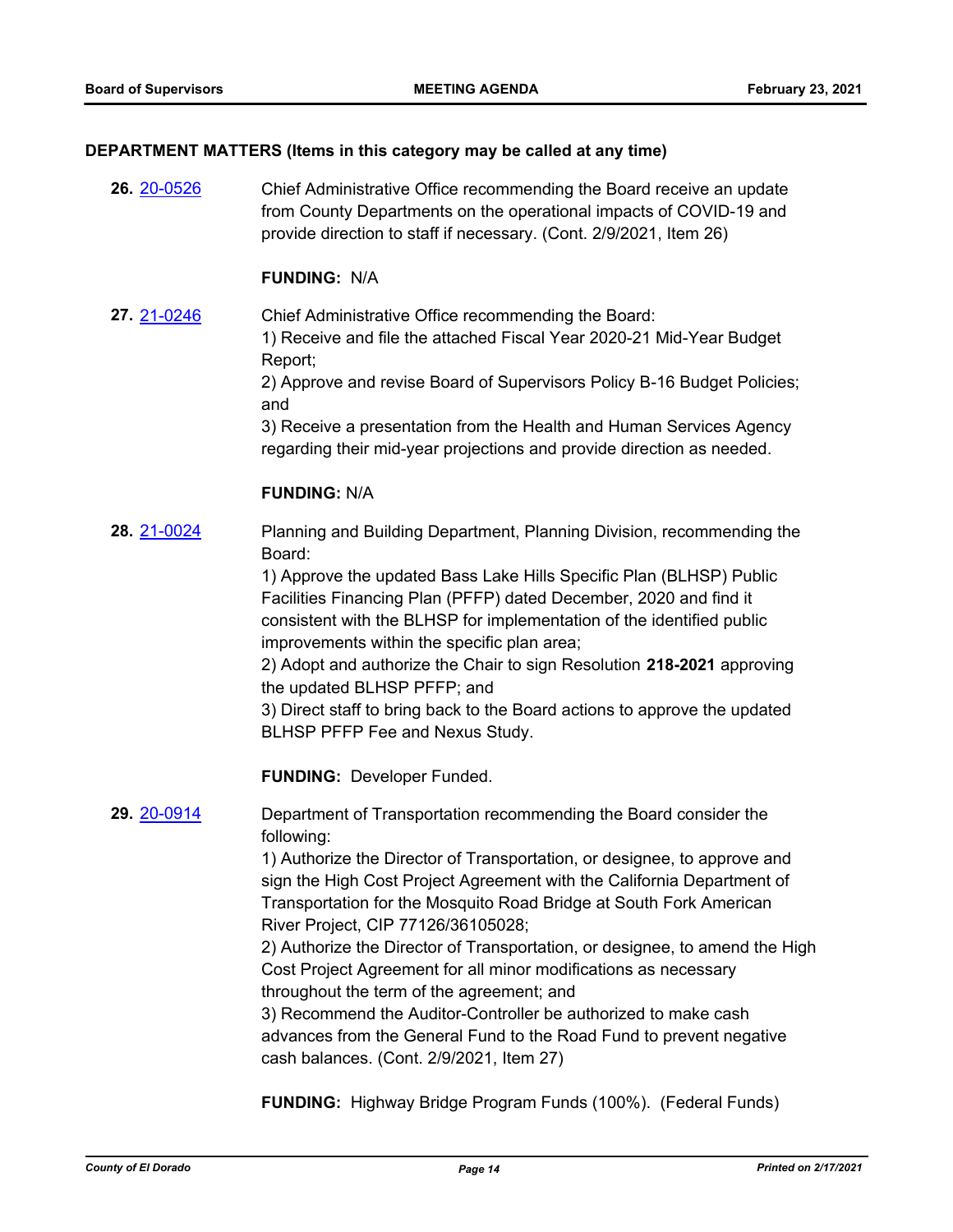| 30. 21-0026 | Human Resources Department recommending the Board approve and<br>authorize the Chair to sign Resolution 216-2021 to comply with:<br>1) The California Public Employees' Retirement System reporting<br>requirements;<br>2) Government Code sections 20636 and 7522.34(a); and<br>3) California Code of Regulations 570.5 by adopting the salary schedule<br>for the 2020 calendar year incorporating all changes previously approved<br>by the Board and made effective in 2020.                                                                                                                                                                                                                                 |
|-------------|------------------------------------------------------------------------------------------------------------------------------------------------------------------------------------------------------------------------------------------------------------------------------------------------------------------------------------------------------------------------------------------------------------------------------------------------------------------------------------------------------------------------------------------------------------------------------------------------------------------------------------------------------------------------------------------------------------------|
|             | <b>FUNDING: N/A</b>                                                                                                                                                                                                                                                                                                                                                                                                                                                                                                                                                                                                                                                                                              |
| 31. 21-0255 | Chief Administrative Office recommending the Board appoint one member<br>to replace Supervisor Veerkamp and one alternate to the South Fork<br>American River (SOFAR) Collaborative. Additionally, it is recommended<br>that the Board direct the Clerk of the Board to add this appointment to the<br>annual Board appointments.                                                                                                                                                                                                                                                                                                                                                                                |
| 32. 21-0227 | Information Technologies Department recommending the Board:<br>1) Receive a presentation from the Director of Information Technologies<br>articulating the cost and business analysis related to Google and Microsoft<br>products used countywide;<br>2) Based on findings herein, provide approval to the IT Department to start<br>planning activities to begin to migrate from Google to Microsoft, full<br>migration must be completed by February 2022; and<br>3) Direct staff to complete the competitive bid process to choose a vendor<br>and return to the Board with a contract for Microsoft 365 and migration<br>costs.<br><b>FUNDING:</b> General Fund with partial offset from the A-87 cost plan. |

#### **11:00 A.M. TIME ALLOCATION (Items will not be heard prior to the time stated)**

**33.** [21-0188](http://eldorado.legistar.com/gateway.aspx?m=l&id=/matter.aspx?key=29084) Planning and Building Department, Code Enforcement Division, recommending the Board:

> 1) Receive an update on the implementation and enforcement of Ordinance 5122, Cultivation of Cannabis for Personal Use; and 2) Direct staff to return with an update on the implementation of Ordinance 5122 in January 2022 with consideration at that time whether to establish a Cannabis Personal Use Ad Hoc Committee.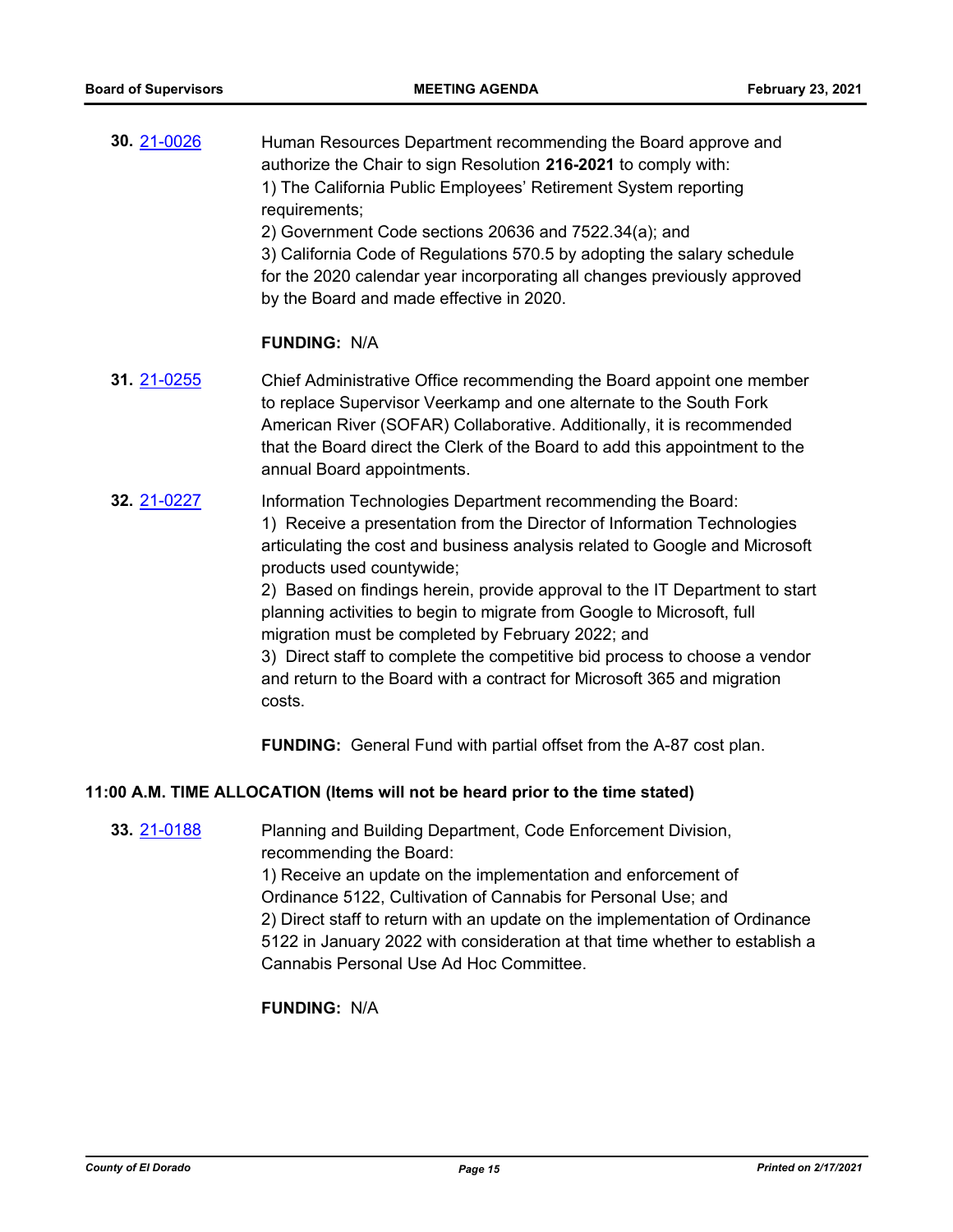#### **1:00 P.M. TIME ALLOCATION (Items will not be heard prior to the time stated)**

#### **OPEN FORUM**

Open Forum is an opportunity for members of the public to address the Board of Supervisors on subject matter that is not on their meeting agenda and within their jurisdiction. Public comments during Open Forum are limited to three minutes per person. Individuals authorized by organizations will have three minutes to present organizational positions and perspectives and may request additional time, up to five minutes. The total amount of time reserved for Open Forum is 20 Minutes.

**34.** [21-0177](http://eldorado.legistar.com/gateway.aspx?m=l&id=/matter.aspx?key=29072) HEARING - Planning and Building Department, Planning Division, forwarding a request from Andrea Matarazzo/Pioneer Law Group for an Initiation Hearing (Conceptual Review) of the proposed Carson Creek Village Specific Plan. This proposed Specific Plan would allow mediumand high-density attached and detached residential development with a potential build-out of 600 to 800 dwelling units, approximately 110,000 square feet of new commercial floor area, approximately 8.5 acres for a park and paseo site, and approximately 26.5 acres of open space. The property consists of 98 acres, and is located within the existing El Dorado Hills Business Park (EDHBP) in the El Dorado Hills area. Staff recommending the Board take the following actions: 1) Evaluate the submitted Conceptual Review under Pre-Application PA20-0002, for the proposed Carson Creek Village Specific Plan, as to whether the proposed General Plan amendment would further the overall goals and objectives of the Board of Supervisors as specified within Section III of Board of Supervisors Policy J-6 (evaluation criteria for potential General Plan amendments); and 2) Provide the Applicant with initial feedback on the proposed project. (Supervisorial District 1)

**FUNDING:** Developer Funded.

#### **ITEMS TO/FROM SUPERVISORS (May be called at any time during the meeting)**

#### **CAO UPDATE (May be called at any time during the meeting)**

#### **ADJOURNMENT**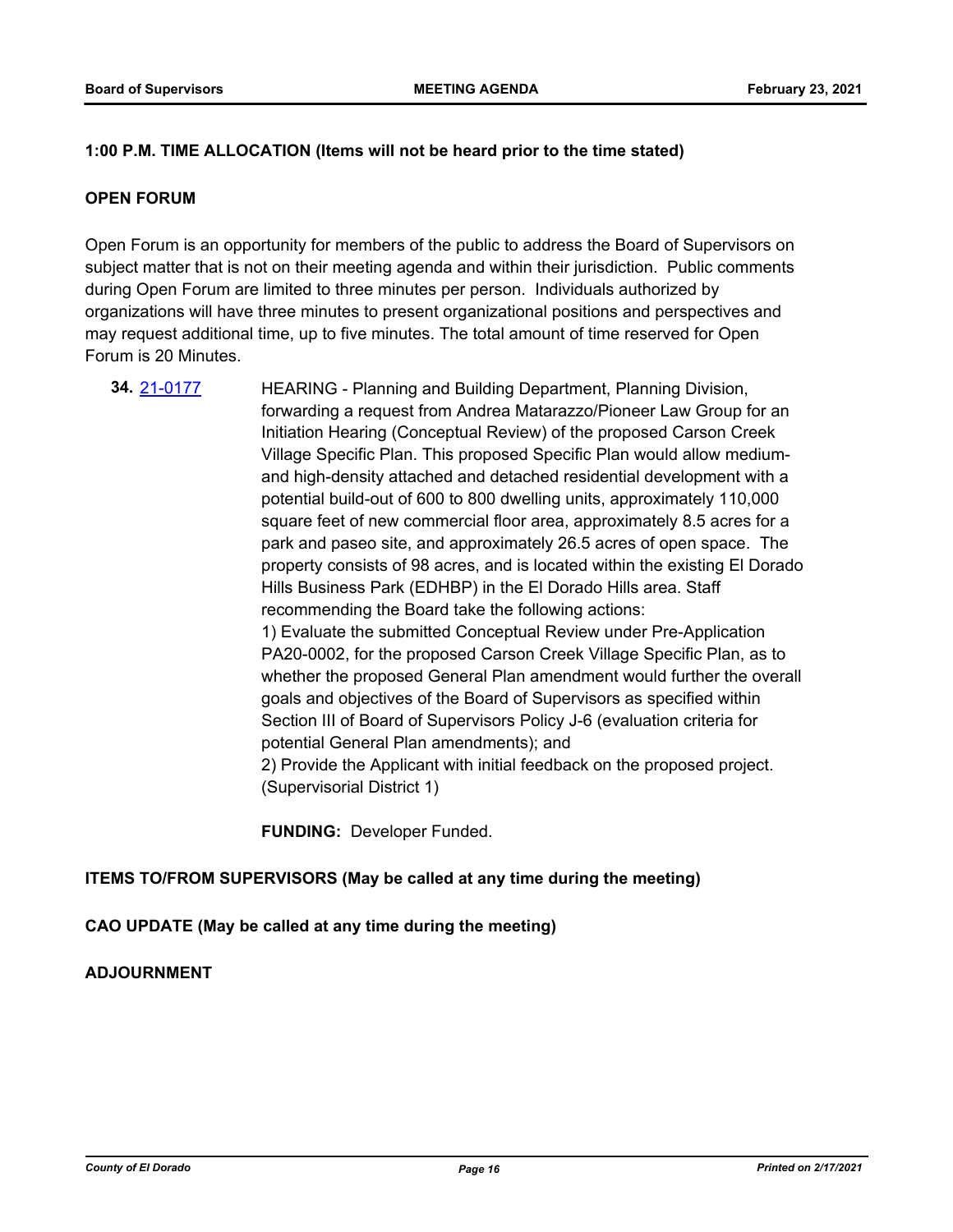## **CLOSED SESSION**

| 35. 21-0197 | <b>Pursuant to Government Code Section 54957.6 - Conference with</b><br>Labor Negotiator: County Negotiator: Director of Human Resources<br>and/or designee. Employee organizations: El Dorado County Employees'<br>Association, Local 1, representing employees in the Supervisory,<br>Professional, and General Bargaining Units; and Operating Engineers<br>Local No. 3 representing employees in the Trades & Crafts Unit. (Est.<br>Time: 15 Min.)                                                                                                          |
|-------------|-----------------------------------------------------------------------------------------------------------------------------------------------------------------------------------------------------------------------------------------------------------------------------------------------------------------------------------------------------------------------------------------------------------------------------------------------------------------------------------------------------------------------------------------------------------------|
| 36. 21-0297 | <b>Pursuant to Government Code Section 54957- Public Employee</b><br>Appointment. Title: Interim Director of Human Resources. (Est. Time: 15<br>Min.)                                                                                                                                                                                                                                                                                                                                                                                                           |
| 37. 21-0174 | <b>Conference with Legal Counsel - Significant Exposure to Litigation</b><br>pursuant to Government Code Section 54956.9(d)(2). Title: Number of<br>potential cases: (1). (Est. Time: 20 Min.)                                                                                                                                                                                                                                                                                                                                                                  |
| 38. 21-0189 | <b>Pursuant to Government Code Section 54956.8 - Conference with</b><br><b>Real Property Negotiator:</b><br>Properties: 3050-3066 Lake Tahoe Blvd., South Lake Tahoe, CA (APN<br>026-050-005) and 1170 Rufus Allen Blvd., South Lake Tahoe, CA (APN<br>026-050-003) (commonly known as 56 Acres Campground)<br>County Negotiator: Don Ashton, Chief Administrative Officer, or<br>designee<br><b>Negotiating Parties:</b> South Lake Tahoe City Manager or designee<br>Under Negotiation: Price and terms of payment for sale or lease. (Est.<br>Time: 30 Min.) |